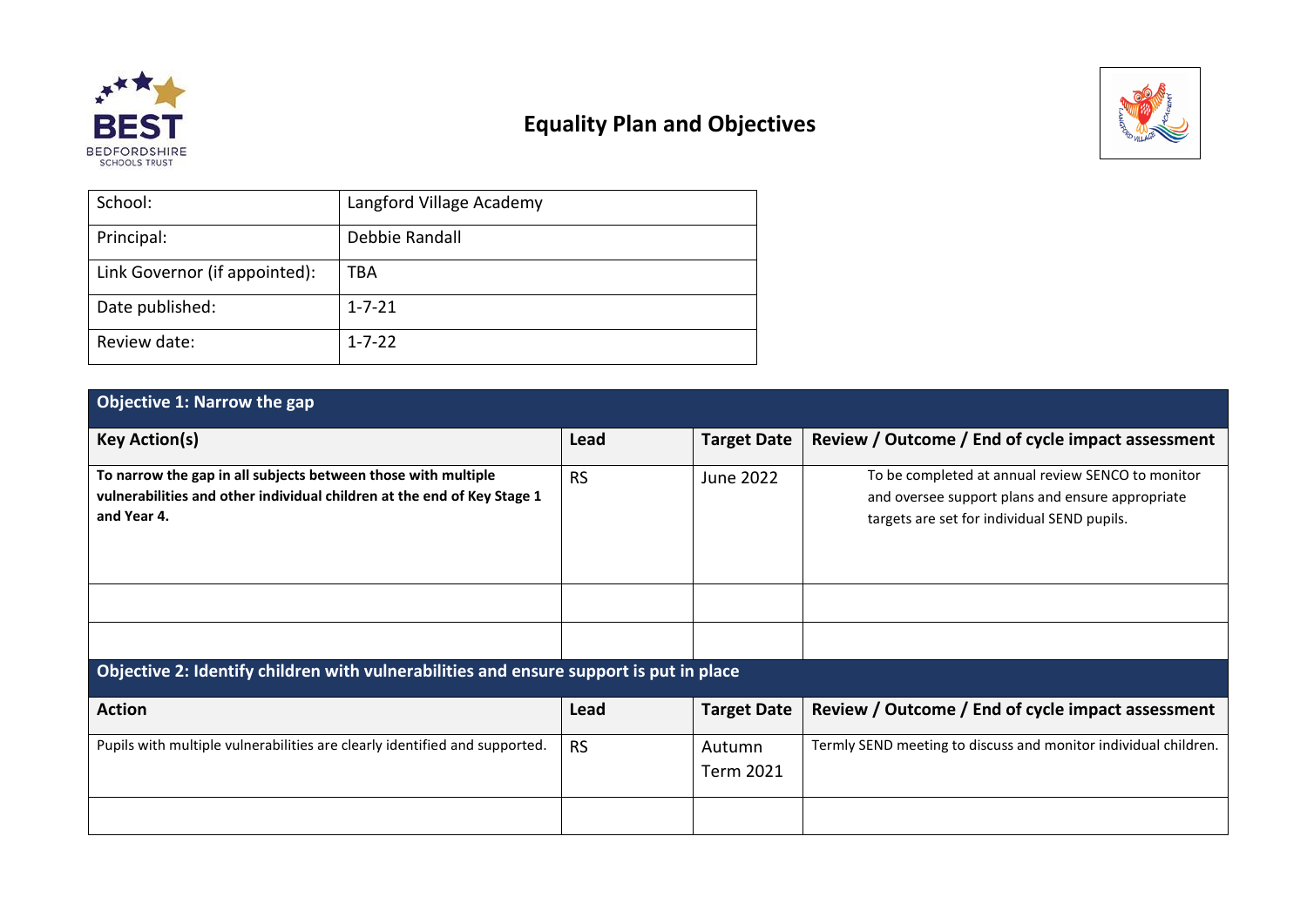| Objective 3: Targets are aspirational and challenging for all children.                                                                                   |           |                            |                                                                                                                                                                                                                                                                                                                                      |  |  |  |
|-----------------------------------------------------------------------------------------------------------------------------------------------------------|-----------|----------------------------|--------------------------------------------------------------------------------------------------------------------------------------------------------------------------------------------------------------------------------------------------------------------------------------------------------------------------------------|--|--|--|
| <b>Action</b>                                                                                                                                             | Lead      | <b>Target Date</b>         | Review / Outcome / End of cycle impact assessment                                                                                                                                                                                                                                                                                    |  |  |  |
| Challenging targets are set for all pupils in line with RADY.                                                                                             | <b>SC</b> | October<br>2021            | Ensure that interventions used within the school commence<br>with an accurate baseline of pupil attainment and that impact of<br>programs used can be measured in terms of accelerated<br>progress and rising attainment levels.                                                                                                     |  |  |  |
|                                                                                                                                                           |           |                            | SENCO to monitor and oversee support plans and ensure<br>appropriate targets are set for individual SEND pupils.                                                                                                                                                                                                                     |  |  |  |
|                                                                                                                                                           |           |                            | Targets are uplifted from their starting points for disadvantaged<br>and vulnerable children. There is a clear understanding of what<br>disadvantaged youngsters need to be able to do to reach their<br>equalised target. Teachers and other adults support the children<br>well to enable them to reach these higher expectations. |  |  |  |
| Objective 4: Staff have appropriate skills and knowledge to support children who are vulnerable.                                                          |           |                            |                                                                                                                                                                                                                                                                                                                                      |  |  |  |
| <b>Action</b>                                                                                                                                             | Lead      | <b>Target Date</b>         | Review / Outcome / End of cycle impact assessment                                                                                                                                                                                                                                                                                    |  |  |  |
| Teaching staff will have a clear understanding of pupils with<br>SEND/vulnerabilities and strategies that could be used to support and<br>challenge them. | <b>RS</b> | <b>Spring Term</b><br>2022 | Termly Pupil Progress meetings and ongoing support during the<br>year for staff.                                                                                                                                                                                                                                                     |  |  |  |

| <b>Action</b>                                                                                                                                             | Lead      | <b>Target Date</b>  | Review / Outcome / End of cycle impact assessment                                |
|-----------------------------------------------------------------------------------------------------------------------------------------------------------|-----------|---------------------|----------------------------------------------------------------------------------|
| Teaching staff will have a clear understanding of pupils with<br>SEND/vulnerabilities and strategies that could be used to support and<br>challenge them. | <b>RS</b> | Spring Term<br>2022 | Termly Pupil Progress meetings and ongoing support during the<br>year for staff. |
|                                                                                                                                                           | RS/DR     |                     | Training is provided for staff where required.                                   |
|                                                                                                                                                           |           |                     |                                                                                  |